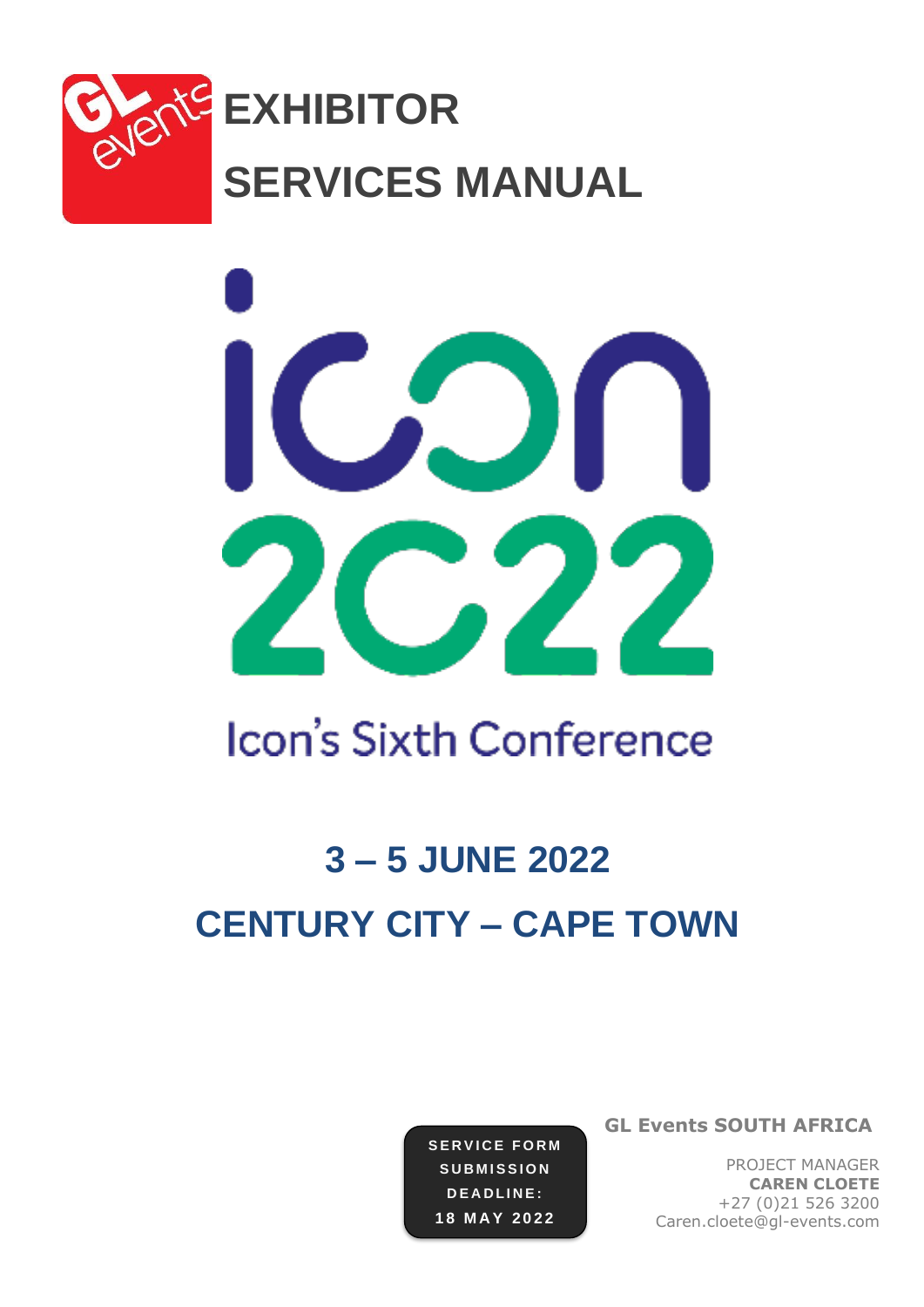**Email:** [bianca.vandewenter@gl-events.com](mailto:bianca.vandewenter@gl-events.com) **Fax: +27 (0) 21 552 1841 Tel: + 27 (0) 21 526 3200**

 **S E R V I C E F O R M S U B M I S S I O N D E A D L I N E : 1 8 M A Y 202 2**

**ICON<br>2C22** 

### **PLEASE TICK YOUR OPTION**

### **SHELL SCHEME PACKAGE BOOTH**

**STANDARD SHELL SCHEME PACKAGE BOOTHS BOOKED DIRECTLY WITH GL EVENTS INCLUDES THE FOLLOWING: 3M X 3M @ R1980.00**



**1**



### **BOOTH PACKAGES INCLUDES:**

- $\Box$  Shell Scheme Structure
- $\Box$  Fascia Board with Company Name
- $\Box$  01 x 15 amp plug point
- $\Box$  02 x 150 watt spot light
- $\Box$  01 x ¼ amp Single Phase Distribution Board

### **DO'S AND DON'T'S WHEN USING SHELL SCHEME**

- No painting is allowed; no usage of nails or screws.
- Double sided tape or prestik can be used to affix lightweight items.
- Velcro can be used as well (male & female)
- The contractors will provide special hooks to support heavy products.
- It is advisable to provide fishing line (nylon) to hang pictures etc.
- Damaged panels will be charged to the exhibitor causing such damage.

### **INDIVIDUAL PANEL SIZE:**

| - ACTUAL                              | 2393mm (h) x 963mm (w)   |
|---------------------------------------|--------------------------|
| - VISUAL (for printing purposes)      | 2380mm (h) $x$ 950mm (w) |
|                                       |                          |
| <b>FASCIA SIZE - 3m FASCIA BOARD:</b> |                          |
| - ACTUAL                              | 2942mm (w) x 312mm (h)   |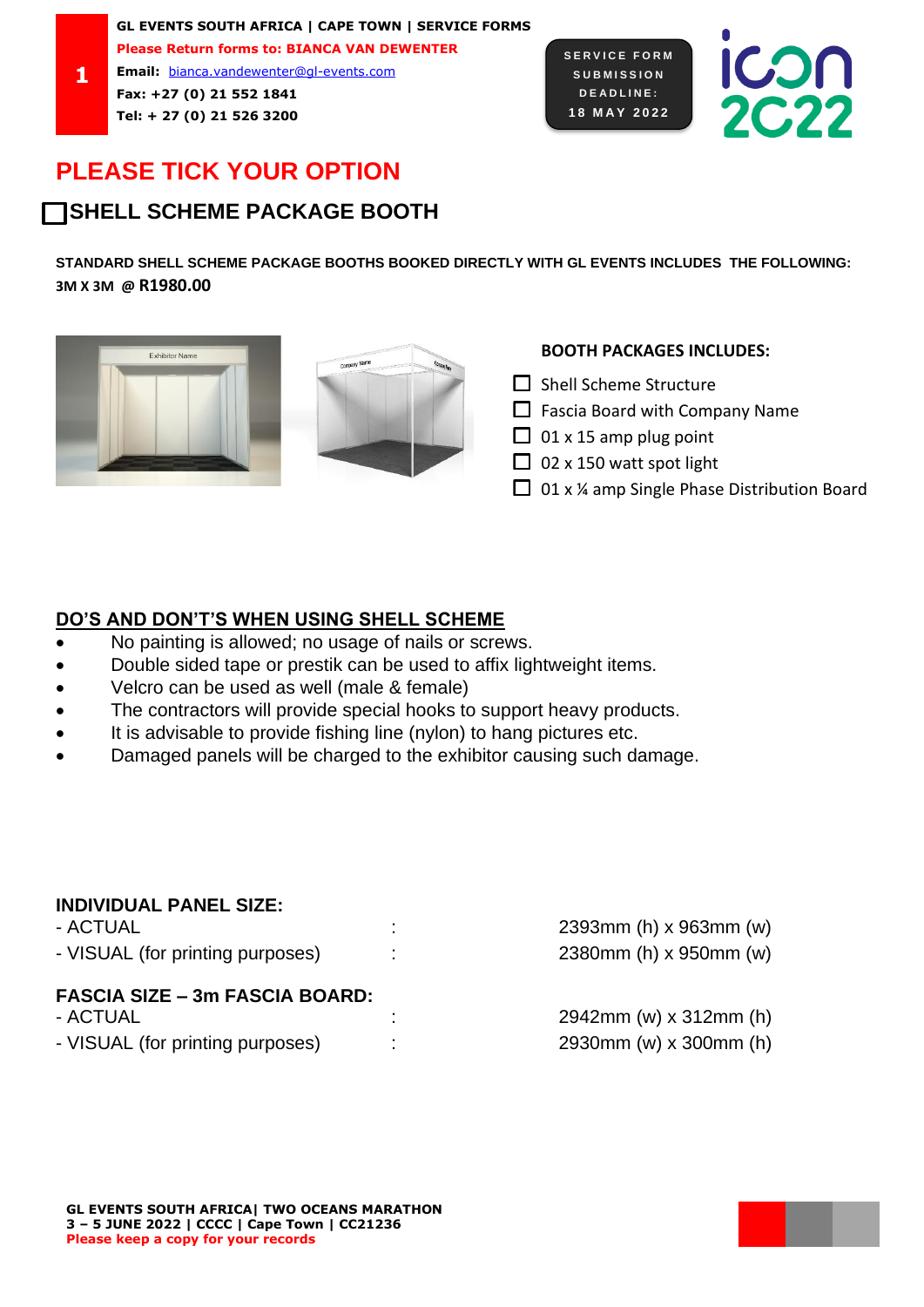**Please Return forms to: BIANCA VAN DEWENTER**

**2 Email:** [bianca.vandewenter@gl-events.com](mailto:bianca.vandewenter@gl-events.com) **Fax: +27 (0) 21 552 1841**

**Tel: + 27 (0) 21 526 3200**

 **S E R V I C E F O R M S U B M I S S I O N D E A D L I N E : 1 8 M A Y 202 2**



### **STAND PLAN DIAGRAM**

| <b>COMPANY NAME</b>     |  |
|-------------------------|--|
| <b>STAND NUMBER</b>     |  |
| <b>STAND NAME</b>       |  |
| <b>CONTACT PERSON</b>   |  |
| <b>TELEPHONE NUMBER</b> |  |
| <b>EMAIL ADDRESS</b>    |  |
| <b>POSTAL ADDRESS</b>   |  |
|                         |  |
| VAT # [SA RESIDENTS]    |  |

#### *PLEASE NOTE : THIS FORM IS COMPULSORY. TO ENSURE CORRECT PLANNING FOR THE EVENT, THE INSTALLATION OF YOUR SERVICE REQUIREMENTS AND THAT STANDS ARE OF A SUITABLE STANDARD, THIS FORM MUST BE COMPLETED.*

On the grid provided please indicate the position of the services ordered.

- 1. Type of electrical connections i.e. plug point X, spot lights ɸ connection for own lights.
- 2. Position of equipment used.
- 3. Any other information not specified above

| SIZE OF STAND ORDERED : |  |  |
|-------------------------|--|--|
|                         |  |  |
|                         |  |  |
|                         |  |  |
|                         |  |  |
|                         |  |  |
|                         |  |  |
|                         |  |  |
|                         |  |  |

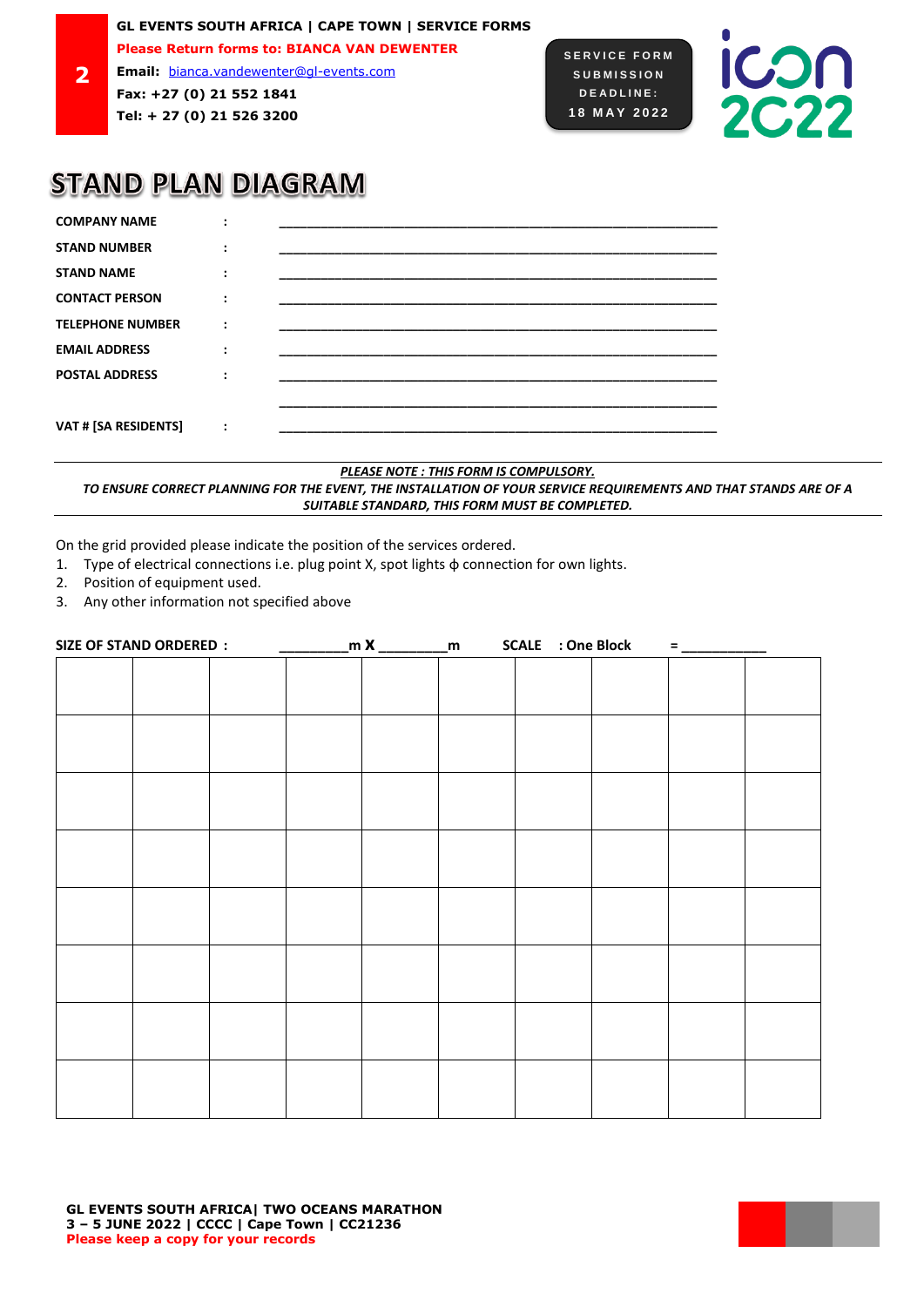**Please Return forms to: BIANCA VAN DEWENTER**

**Email:** [bianca.vandewenter@gl-events.com](mailto:bianca.vandewenter@gl-events.com) **Fax: +27 (0) 21 552 1841**

**Tel: + 27 (0) 21 526 3200**

**3**





## **STAND FASCIA BOARDS**

| <b>COMPANY NAME</b>     | $\blacksquare$              |  |
|-------------------------|-----------------------------|--|
| <b>STAND NUMBER</b>     | $\bullet$                   |  |
| <b>STAND NAME</b>       | $\bullet$<br>$\blacksquare$ |  |
| <b>CONTACT PERSON</b>   | $\blacksquare$              |  |
| <b>TELEPHONE NUMBER</b> | ٠                           |  |
| <b>EMAIL ADDRESS</b>    |                             |  |
| <b>POSTAL ADDRESS</b>   | ٠                           |  |
|                         |                             |  |
| VAT # [SA RESIDENTS]    | ٠                           |  |

### **GL EVENTS SOUTH AFRICA**

**UNIT 9 & 11, 6TH STREET, MONTAGUE GARDENS, 7441 | VAT REGISTRATION NUMBER: 4610214399 SEE OUR WEBSITE FOR IMAGES ON THESE ITEMS – [www.gl-events.co.za](http://www.gl-events.co.za/)**

### *1. FASCIAS*

We do require a fascia board included in the package

We do require a fascia board, but do not require a fascia name (i.e. blank fascia board)

We do not require a fascia board

(Corner Stand) We require an extra fascia board **(Vinyl Lettering @ R215.00)**

### *2. STANDARD SHELL SCHEME FASCIA SIGNAGE*

To simplify the ordering of signage and standard format is offered as follow:

- Typestyle : Standard, 100mm height
- Colour : Black lettering on White fascia board

### **Company Name/Lettering (Maximum 40 letters to appear on the fascia board as follow:**

### *3. CUSTOMISED FASCIA SIGNAGE*

Other signage, custom fascia lettering, logos, digital signage for the panels etc. are subject to a quotation. Please supply details e.g. typestyle, colour, logos, dimensions and a sketch to GL events SA in order to provide a detailed quote.

| We require a Digital Logo on our Fascia<br>Please email artwork, 100DPI to size in .pdf or .jpeg format to<br>contact person mentioned at top of page. | OTY: | R 395.00 ea | <b>TOTAL:</b> |
|--------------------------------------------------------------------------------------------------------------------------------------------------------|------|-------------|---------------|
|--------------------------------------------------------------------------------------------------------------------------------------------------------|------|-------------|---------------|

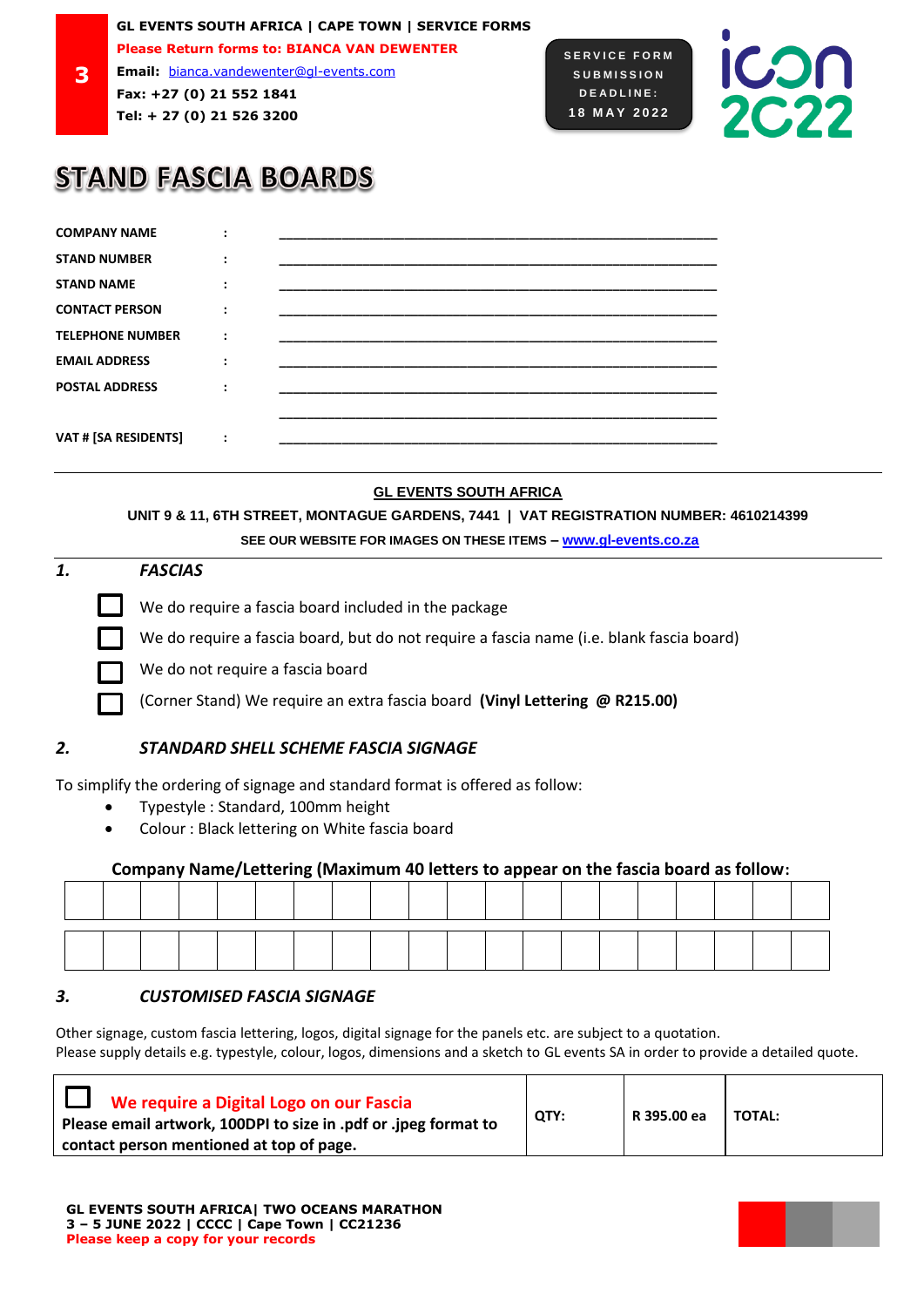**Email:** [bianca.vandewenter@gl-events.com](mailto:bianca.vandewenter@gl-events.com)

**Fax: +27 (0) 21 552 1841 Tel: + 27 (0) 21 526 3200**



### **DIGITAL BRANDING ON PANELS / FABRIC BANNERS**

| <b>COMPANY NAME</b>     |                |  |
|-------------------------|----------------|--|
| <b>STAND NUMBER</b>     |                |  |
| <b>STAND NAME</b>       |                |  |
| <b>DCONTACT PERSON</b>  |                |  |
| <b>TELEPHONE NUMBER</b> |                |  |
| <b>EMAIL ADDRESS</b>    |                |  |
| <b>POSTAL ADDRESS</b>   |                |  |
|                         |                |  |
| VAT # [SA RESIDENTS]    | $\ddot{\cdot}$ |  |

#### *GL EVENTS SOUTH AFRICA CAPE TOWN VAT REGISTRATION NUMBER :4610214399*

We do require Art Work (digital prints) to be applied to our panels

We would like Fabric Banner panels

### **INDIVIDUAL PANEL SIZE FOR DIGITAL PRINT:**

**4**

- VISUAL (for printing purposes) : 2380mm (h) x 950mm (w)

- ACTUAL : 2393mm (h) x 963mm (w)

### **INDIVIDUAL PANEL SIZE FOR FABRIC BANNERS:**

- ACTUAL : 2500mm (h) x 1000mm (w)

| <b>DESCRIPTION</b>                                           | <b>QTY PANELS</b> | <b>PER PANEL</b> | <b>AMOUNT</b> |
|--------------------------------------------------------------|-------------------|------------------|---------------|
| Digital Print per panel (963 w x 2393 h) per panel           |                   | R 1195.00        |               |
| Fabric Banners per panel (1000 w x 2500 h) per panel / meter |                   | R 1195.00        |               |

### **ART WORK INFO**

Artwork must be provided in High resolution PDF or Jpeg. 150 dpi at full size or 300 dpi half size.

Allow for 10mm bleed.

- **PICTURES** 
	- CMYK (Convert RGB to CMYK)
	- Do not embed scans, scans to be supplied separate from the document

### **FONTS**

- fonts to be supplied
- (Ideally convert type to paths/vector/curves)

COLOURS

- If any special colour matching is required, supply a pantone swatch / number
- All colours to be made up in correct pantone breakdown where applicable

**GL EVENTS SOUTH AFRICA| TWO OCEANS MARATHON 3 – 5 JUNE 2022 | CCCC | Cape Town | CC21236 Please keep a copy for your records**

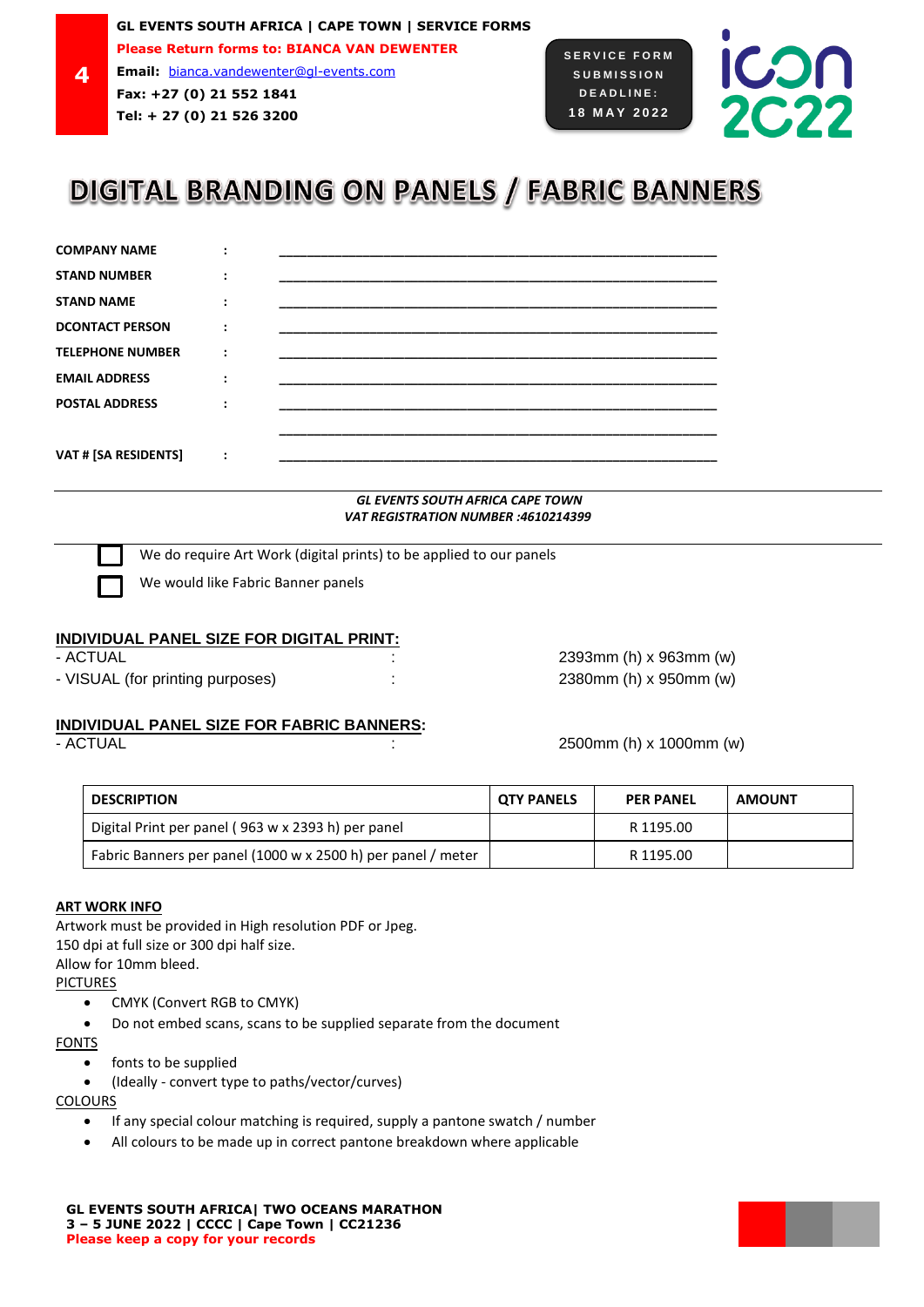**Please Return forms to: BIANCA VAN DEWENTER**

**Email:** [bianca.vandewenter@gl-events.com](mailto:bianca.vandewenter@gl-events.com) **Fax: +27 (0) 21 552 1841**

**Tel: + 27 (0) 21 526 3200**





### **FURNITURE**

**5**

### *GL EVENTS SOUTH AFRICA CAPE TOWN VAT REGISTRATION NUMBER: 4610214399*

| <b>ITEM</b><br><b>CODE</b> | <b>ITEM</b><br><b>DESCRIPTION</b> | <b>IMAGE</b> | <b>COLOUR/S &amp;</b><br><b>DIMENTIONS</b> | <b>EXHIBITOR</b><br><b>PRICE</b> | <b>QTY</b><br><b>REQUIRED</b> |
|----------------------------|-----------------------------------|--------------|--------------------------------------------|----------------------------------|-------------------------------|
| <b>SR02</b>                | Lotus White                       |              | <b>WHITE</b>                               | R320.00                          |                               |
| <b>SR03</b>                | Lotus Black                       |              | <b>BLACK</b>                               | R320.00                          |                               |
| H12                        | Aluminium<br>Chair                |              | <b>SILVER</b>                              | R420.00                          |                               |
| <b>SR05</b>                | Toilex Café<br>Chair              |              | WOOD SEAT                                  | R330.00                          |                               |
| <b>INS01</b>               | Stella Chair                      |              | <b>VARIOUS COLOURS</b>                     | R235.00                          |                               |
| <b>SR06</b>                | Clear BSS<br>Café Chair           |              | CLEAR/WOODEN LEG                           | R395.00                          |                               |

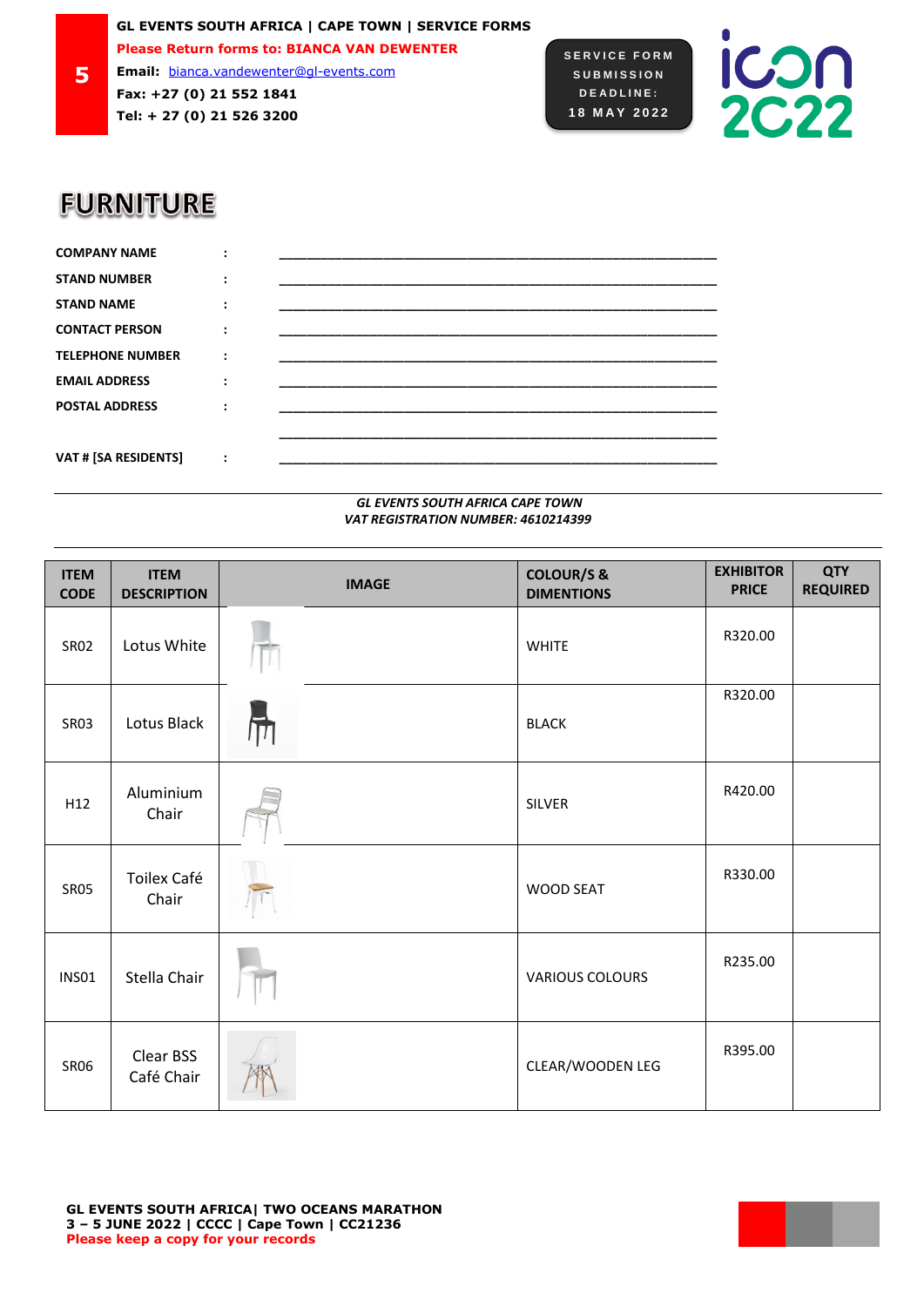**Please Return forms to: BIANCA VAN DEWENTER**

**6 Email:** [bianca.vandewenter@gl-events.com](mailto:bianca.vandewenter@gl-events.com) **Fax: +27 (0) 21 552 1841**

**Tel: + 27 (0) 21 526 3200**

 **S E R V I C E F O R M S U B M I S S I O N D E A D L I N E : 1 8 M A Y 202 2**



| <b>SR07</b>     | White BSS<br>Café Chair            |     | <b>WHITE</b>                          | R395.00 |  |
|-----------------|------------------------------------|-----|---------------------------------------|---------|--|
| <b>SR09</b>     | Grey Bucket<br>Chair<br>wooden leg |     | GREY/WOODEN LEG                       | R395.00 |  |
| SR10            | Clear Ghost<br>chair with<br>arms  |     | <b>CLEAR</b>                          | R285    |  |
| H21             | Waterfall<br>Barstool              |     | <b>WHITE</b>                          | R475.00 |  |
| H <sub>27</sub> | Aluminium<br>Barstool              |     | <b>SILVER</b>                         | R480.00 |  |
| H29             | Divo<br>Barstool                   |     | <b>WHITE</b>                          | R480.00 |  |
| H33             | Galati<br>Barstool                 |     | WHITE WITH GLOSS<br><b>BROWN BACK</b> | R480.00 |  |
| SR12            | Solar<br>Barstool                  | THE | VARIOUS COLOURS                       | R260.00 |  |
| H11             | Frog<br>Barstool                   |     | <b>VARIOUS COLOURS</b>                | R230.00 |  |
| <b>SR15</b>     | Leaf Barstool                      |     | WHITE                                 | R295.00 |  |

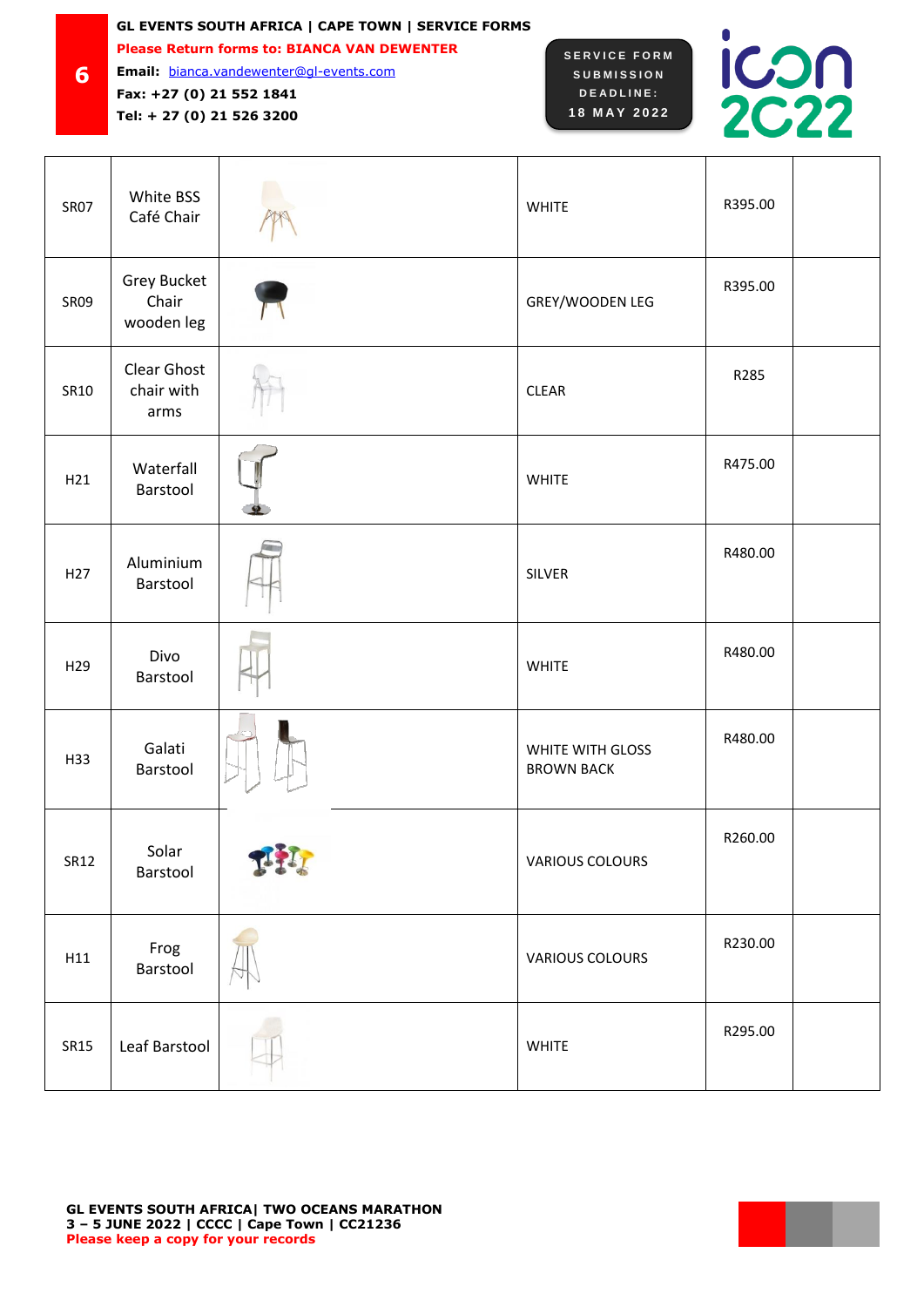**7 GL EVENTS SOUTH AFRICA | CAPE TOWN | SERVICE FORMS Please Return forms to: BIANCA VAN DEWENTER Email:** [bianca.vandewenter@gl-events.com](mailto:bianca.vandewenter@gl-events.com) **S E R V I C E F O R M** 

**Fax: +27 (0) 21 552 1841 Tel: + 27 (0) 21 526 3200**

**S U B M I S S I O N D E A D L I N E : 1 8 M A Y 202 2**



| SR16        | Felix<br>Barstools                             |        | VAROUS COLOURS                                                                                     | R295.00 |  |
|-------------|------------------------------------------------|--------|----------------------------------------------------------------------------------------------------|---------|--|
| <b>SR17</b> | Squiggle<br>Barstool                           |        | R295.00<br>GREY                                                                                    |         |  |
| <b>SR18</b> | Ghost<br>Barstool                              |        | <b>CLEAR</b>                                                                                       | R385.00 |  |
| SR19        | Sapphire<br>Barstool                           |        | <b>VARIOUS COLOURS</b>                                                                             | R385.00 |  |
| SR21        | Cocktail<br>Plinth                             |        | 600mm x 600mm x 1.1mH                                                                              | R750.00 |  |
| <b>SR22</b> | Glass<br>cocktail<br>Table                     |        |                                                                                                    | R620.00 |  |
| <b>SR23</b> | <b>BSS Cocktail</b><br>Table                   |        | WHITE TOP WOODEN LEG                                                                               | R540.00 |  |
| <b>SR24</b> | Chrome<br>Cocktail<br>Table                    |        | H750MM X D 900MM                                                                                   | R680.00 |  |
| <b>SR25</b> | Chrome<br>cocktail<br>Table with<br>colour Top | $\geq$ | <b>WHITE</b><br><b>RED</b><br><b>BLACK</b><br><b>BLUE</b><br><b>BEECH</b><br>YELLOW<br><b>WOOD</b> | R780.00 |  |

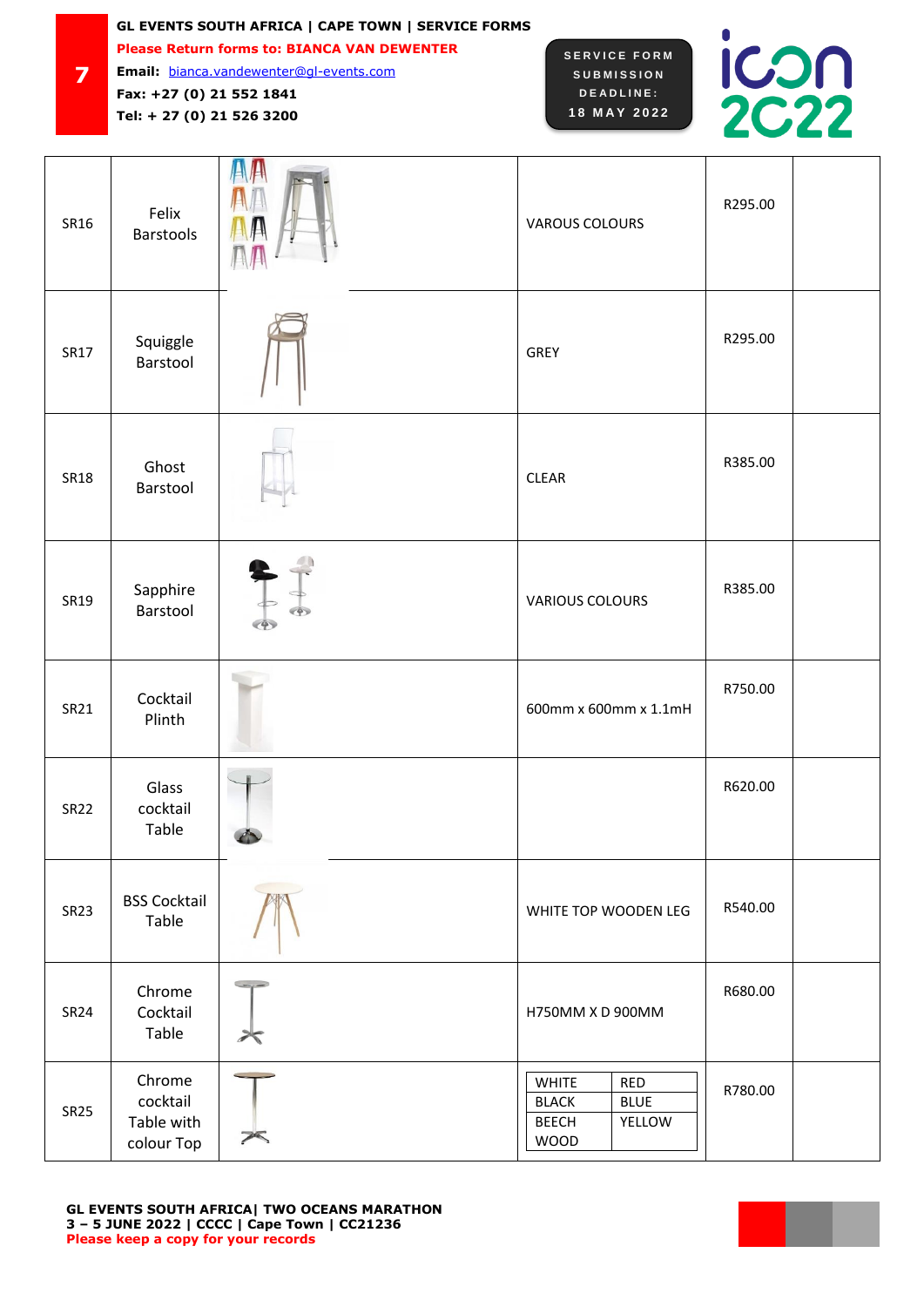**Please Return forms to: BIANCA VAN DEWENTER**

**8 Email:** [bianca.vandewenter@gl-events.com](mailto:bianca.vandewenter@gl-events.com) **Fax: +27 (0) 21 552 1841**

**Tel: + 27 (0) 21 526 3200**

 **S E R V I C E F O R M S U B M I S S I O N D E A D L I N E : 1 8 M A Y 202 2**



| <b>SR26</b> | Chrome Cafe<br>Table with<br>colour Top | <b>WHITE</b><br><b>RED</b><br><b>BLACK</b><br><b>BLUE</b><br><b>BEECH</b><br>YELLOW<br><b>WOOD</b> | R665.00 |
|-------------|-----------------------------------------|----------------------------------------------------------------------------------------------------|---------|
| <b>SR27</b> | Square Top<br>café Plinth               | 600mm x600mm x 750H                                                                                | R630.00 |
| <b>SR28</b> | Chrome Café<br>Table                    | H710 x D900                                                                                        | R630.00 |
| <b>SR32</b> | Amber Glass<br>Coffee Table             | H450MM W700MM<br>D500MM                                                                            | R650.00 |
| H47a        | Glass Side<br>Table                     | 500x500                                                                                            | R450.00 |
| <b>SR33</b> | <b>Bent Glass</b><br>Coffee Table       | <b>BENT GLASS</b>                                                                                  | R950.00 |
| DC01        | Floating<br>Coffee Table                |                                                                                                    | R570.00 |
| <b>SR34</b> | Spider<br>Coffee table                  | VARIOUS COLOURS                                                                                    | R550.00 |
| <b>SR37</b> | White Metal<br>Coffee table             | WHITE/METAL                                                                                        | R550.00 |
| <b>SR39</b> | Groove<br>Coffee Table                  | <b>WHITE</b>                                                                                       | R720.00 |
| <b>SR40</b> | Tub Chair                               | <b>BLACK &amp; WHITE</b><br>H720 L550 D700                                                         | R950.00 |

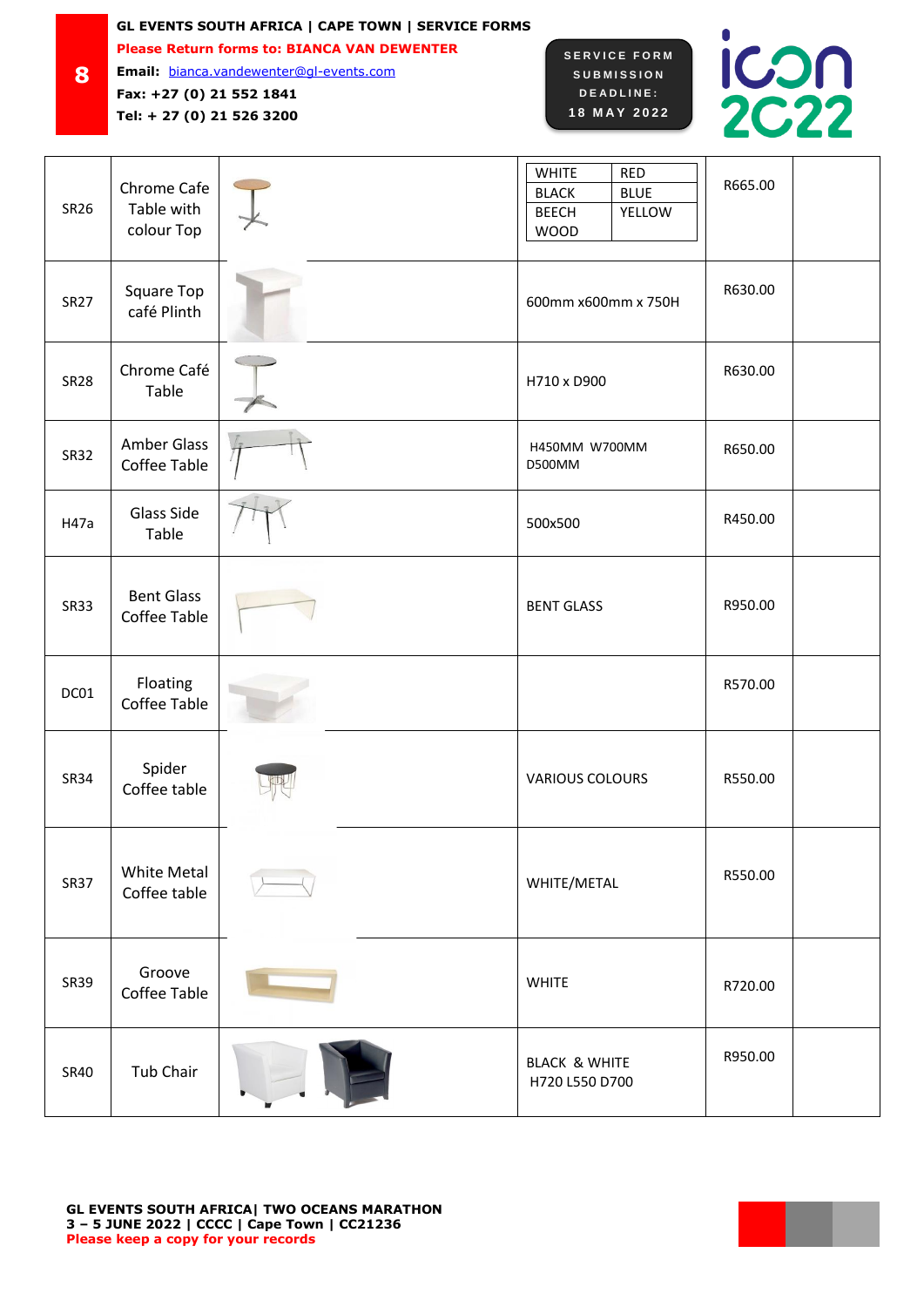**Please Return forms to: BIANCA VAN DEWENTER**

**9 Email:** [bianca.vandewenter@gl-events.com](mailto:bianca.vandewenter@gl-events.com)

> **Fax: +27 (0) 21 552 1841 Tel: + 27 (0) 21 526 3200**

 **S E R V I C E F O R M S U B M I S S I O N D E A D L I N E : 1 8 M A Y 202 2**



| SR42        | <b>DBL Seater</b><br>Couch           | WHITE, BLACK, BROWN                     | R1495.00 |  |
|-------------|--------------------------------------|-----------------------------------------|----------|--|
| SR43        | Cube<br>Ottoman                      | <b>VARIOUS COLOURS</b>                  | R320.00  |  |
| <b>SR44</b> | Normandy<br>Single Seater            | CHARCOAL and GREY                       | R950.00  |  |
| <b>SR45</b> | Normandy<br>Double<br>Seater         | CHARCOAL and GREY                       | R1536.00 |  |
| SR46        | Lisbon Single<br>Chair               | DARK GREY / LIGHT GREY /<br><b>PINK</b> | R950.00  |  |
| <b>SR47</b> | Navy Blue<br>Double<br>Seater        | <b>NAVY</b>                             | R1200.00 |  |
| H68         | Zig-Zag<br><b>Brochure</b><br>holder |                                         | R595.00  |  |
| H63         | Maxima<br>Curved Bar<br>Counter      | H1116mm W1595mm<br>D610mm               | R1540.00 |  |
| H72         | Chrome<br><b>ROPE</b><br>Stanchions  | Per 1 Metre Unit                        | R350.00  |  |
| <b>SR50</b> | Water cooler<br>with 20L<br>water    |                                         | R1550.00 |  |
| H75         | Pedestal<br>Display<br>Plinth        | H500mm W500mm<br>D500mm                 | R260.00  |  |

**GL EVENTS SOUTH AFRICA| TWO OCEANS MARATHON 3 – 5 JUNE 2022 | CCCC | Cape Town | CC21236 Please keep a copy for your records**

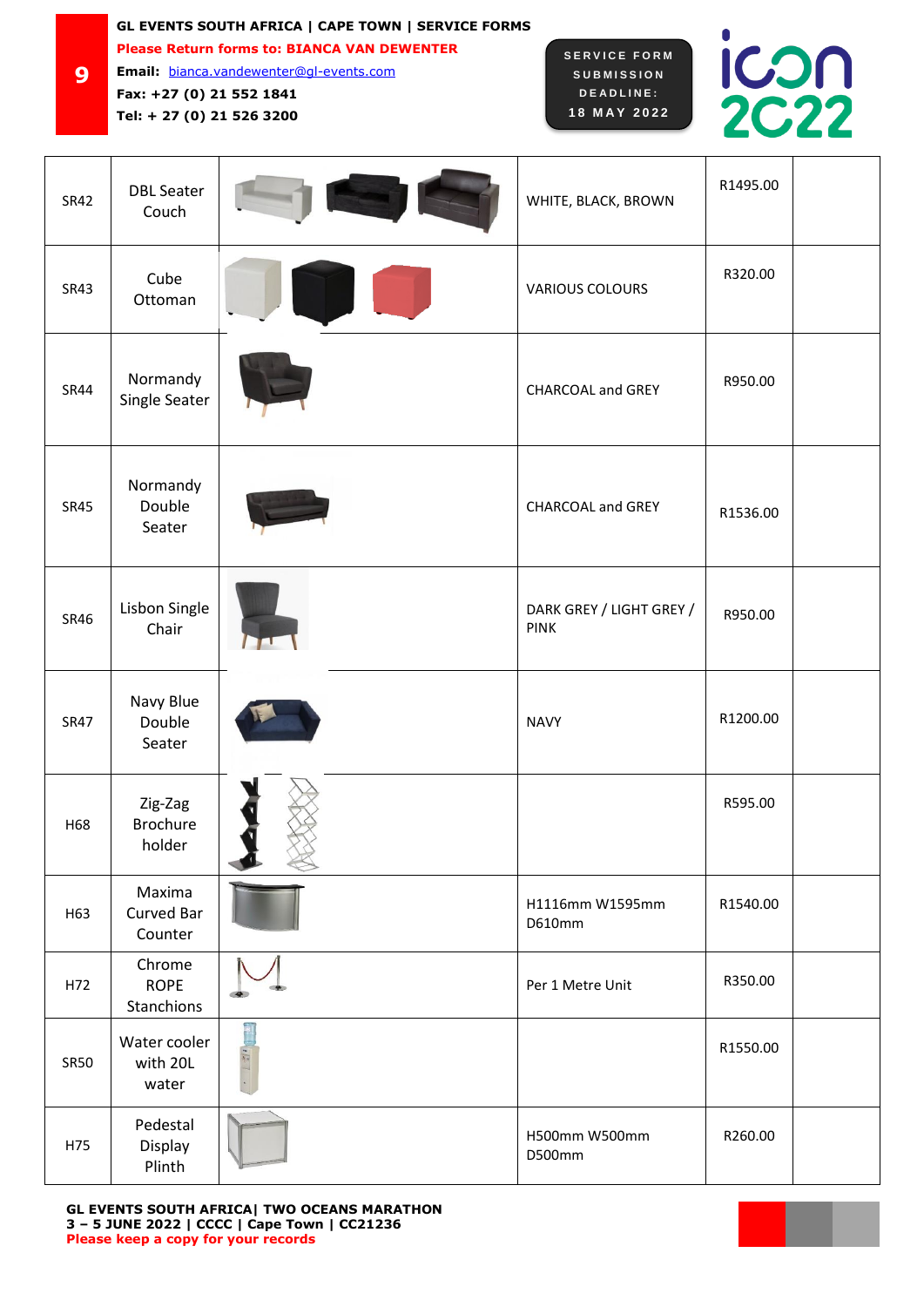**Please Return forms to: BIANCA VAN DEWENTER**

**10 Email:** [bianca.vandewenter@gl-events.com](mailto:bianca.vandewenter@gl-events.com) **Fax: +27 (0) 21 552 1841**

**Tel: + 27 (0) 21 526 3200**

 **S E R V I C E F O R M S U B M I S S I O N D E A D L I N E : 1 8 M A Y 202 2**



| SR51        | <b>Waste Paper</b><br><b>Bin Small</b>             |                                    | H290mm D290mm             | R60.00   |  |
|-------------|----------------------------------------------------|------------------------------------|---------------------------|----------|--|
| H83a        | Large<br>Refrigerator                              |                                    | 220 Litres                | R2250.00 |  |
| H83b        | Small<br>Refrigerator                              |                                    | 150 Litres                | R1695.00 |  |
| H85         | Octanorm<br>Cupboard                               | With a lock                        | H900mm W1010mm<br>D500mm  | R950.00  |  |
| H87         | Octanorm<br><b>Glass Top</b><br>Counter            | with a lock                        | H900mm W1030mm<br>D530mm  | R1220.00 |  |
| H89         | Octanorm<br>Showcase<br>Large                      | With a lock                        | H2000mm W1030mm<br>D530mm | R1690.00 |  |
| H91         | Octanorm<br>Showcase<br>Small                      | With a lock                        | H2000mm W530mm<br>D530mm  | R1590.00 |  |
| H92         | Standing<br>Shelf                                  |                                    | H1360mm W990mm<br>D495mm  | R780.00  |  |
| H103        | Veneer Tech<br>fold up<br>counter                  |                                    | H940mm W1580mm<br>D600mm  | R680.00  |  |
| <b>SR54</b> | <b>Trestle Table</b><br>with fitted<br>black cloth | Д                                  | 1800 X 450                | R395.00  |  |
| H125        | Conference<br>Table with<br>fitted black<br>cloth  |                                    | 1800 X 400                | R395.00  |  |
| H107a       | <b>Flat Shelves</b>                                | NO PICTURE AVAILABLE               |                           | R255.00  |  |
| H123        | Shelf<br><b>Brackets</b>                           | <b>NO PICTURE AVAILABLE</b>        |                           | R100.00  |  |
|             | Plasma<br><b>Bracket</b>                           | MELAMINE BOARD TO MOUNT 42" PLASMA |                           | R280.00  |  |
|             |                                                    |                                    |                           |          |  |

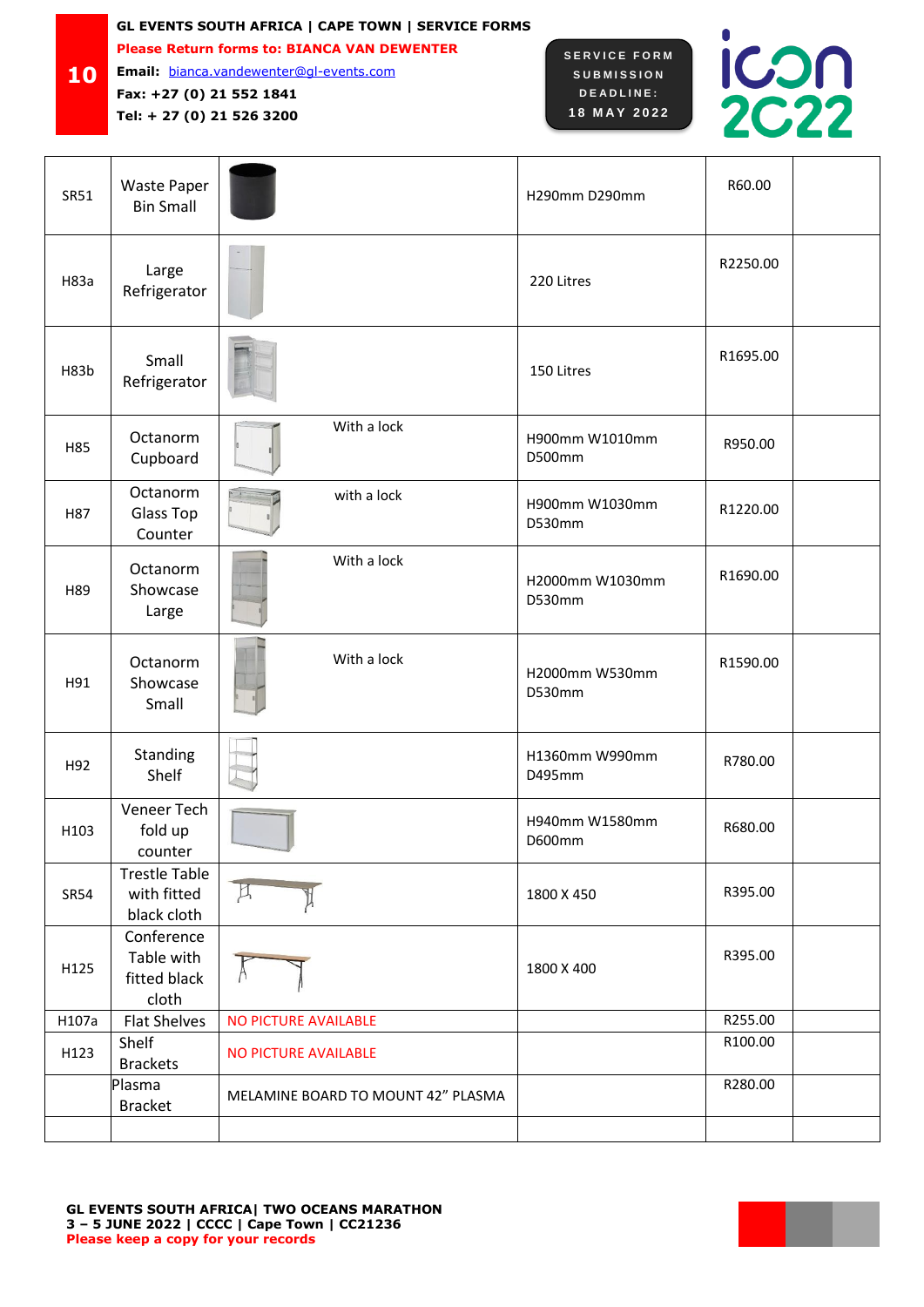**Email:** [bianca.vandewenter@gl-events.com](mailto:bianca.vandewenter@gl-events.com)

**Fax: +27 (0) 21 552 1841 Tel: + 27 (0) 21 526 3200**





### **ELECTRICAL HIRE**

**11**

| <b>COMPANY NAME</b>     |  |
|-------------------------|--|
| <b>STAND NUMBER</b>     |  |
| <b>STAND NAME</b>       |  |
| <b>CONTACT PERSON</b>   |  |
| <b>TELEPHONE NUMBER</b> |  |
| <b>EMAIL ADDRESS</b>    |  |
| <b>POSTAL ADDRESS</b>   |  |
|                         |  |
| VAT # [SA RESIDENTS]    |  |

#### *GL EVENTS SOUTH AFRICA CAPE TOWN VAT REGISTRATION NUMBER: 4610214399 SEE OUR WEBSITE FOR IMAGES ON THESE ITEMS – [www.gl-events.co.za](http://www.gl-events.co.za/)*

| <b>DESCRIPTION</b>                                         | <b>QTY</b> | <b>PRICE</b><br><b>EXCL. VAT</b> | <b>TOTAL</b> |
|------------------------------------------------------------|------------|----------------------------------|--------------|
| Three Phase Power Connection Only (Please produce a C.O.C) |            | R1140.00                         |              |
| 30 Amp Single Phase Distribution Board                     |            | R 1850.00                        |              |
| 32 Amp Three Phase Distribution Board                      |            | R 2 296.00                       |              |
| 63 Amp Three Phase Distribution Board                      |            | R 5980.00                        |              |
| 125 Amp Three Phase Distribution Board                     |            | R 7985.00                        |              |
| 160 Amp Three Phase Distribution Board                     |            | R 6 375.60                       |              |
| 15 Amp Plug Point -                                        |            | R 245.00                         |              |
| 2,4m Two Lamp Fluorescent Light                            |            | R 375.00                         |              |
| 1,5m Two Lamp Fluorescent Light                            |            | R 273.00                         |              |
| 0,9m / 1,2m Two Lamp Fluorescent Light                     |            | R 250.00                         |              |
| 50 Watt Long Arm Spot Light                                |            | R 320.00                         |              |
| 50 Watt Down Light                                         |            | R 280.00                         |              |
| 150 Watt Spot Light                                        |            | R 390.00                         |              |
| 500 Watt Quartz Fitting                                    |            | R 245.00                         |              |
| 1500 Watt Quartz Fitting                                   |            | R 385.00                         |              |
| 150 Watt Metal Halide                                      |            | R 995.00                         |              |
| <b>Exhibitors Connection</b>                               |            | R 280.00                         |              |
|                                                            |            | <b>TOTAL</b>                     |              |
|                                                            |            | <b>EXCL VAT:</b>                 |              |

### *PLEASE NOTE THAT PRICES EXCLUDE 15% V.A.T [SA RESIDENTS ONLY]*

\*NB: If you have not opted for a 'package stand', and do require electrics; plug points need to be ordered along with a power source [DB – Distribution Board] for power supply. We suggest minimally a 30 Amp Single Phase Distribution

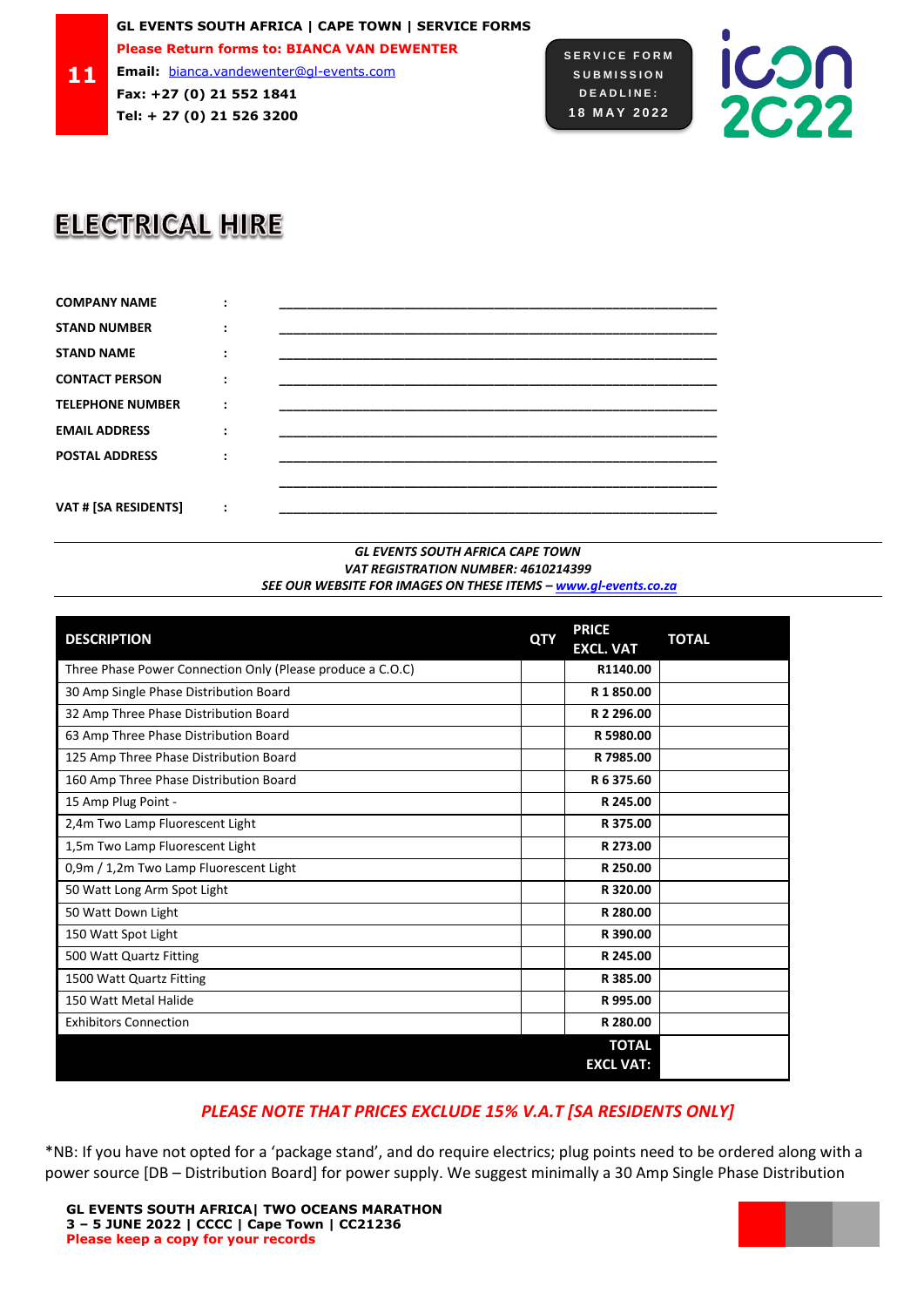**12 Email:** [bianca.vandewenter@gl-events.com](mailto:bianca.vandewenter@gl-events.com) **Fax: +27 (0) 21 552 1841 Tel: + 27 (0) 21 526 3200**

 **S E R V I C E F O R M S U B M I S S I O N D E A D L I N E : 1 8 M A Y 202 2**



Board be ordered. This recommendation is based on light currency only. For heavy current usage, a larger power supply unit may be required. Please feel free to contact GL EVENTS for assistance, on +27 21 526 3200.

## **AUDIO VISUAL HIRE**

| <b>COMPANY NAME</b>     | ٠<br>$\blacksquare$ |  |
|-------------------------|---------------------|--|
| <b>STAND NUMBER</b>     | ٠<br>$\bullet$      |  |
| <b>STAND NAME</b>       | ٠<br>$\blacksquare$ |  |
| <b>CONTACT PERSON</b>   | ٠<br>$\blacksquare$ |  |
| <b>TELEPHONE NUMBER</b> | ٠<br>$\sim$         |  |
| <b>EMAIL ADDRESS</b>    | ٠<br>$\bullet$      |  |
| <b>POSTAL ADDRESS</b>   | ٠<br>$\bullet$      |  |
|                         |                     |  |
| VAT # [SA RESIDENTS]    | $\ddot{\cdot}$      |  |
|                         |                     |  |

### *GL EVENTS SOUTH AFRICA CAPE TOWN VAT REGISTRATION NUMBER: 4610214399*

### **PLASMA SCREENS**

| <b>SIZE</b>                              | <b>DESCRIPTION</b> | <b>ACTUAL SIZE</b>    | <b>QTY</b> | <b>PRICE   PER</b><br><b>SHOW</b> | <b>DAYS</b><br><b>REQUIRED</b> | <b>TOTAL</b> |
|------------------------------------------|--------------------|-----------------------|------------|-----------------------------------|--------------------------------|--------------|
| 42"                                      | Plasma Screen      | 1020mm x 605mm x 95mm |            | R 3380.00                         | 03                             |              |
| 50''                                     | Plasma Screen      | 1210mm x 724mm x 95mm |            | R4950.00                          | 03                             |              |
| 65"                                      | Plasma Screen      | 1554mm x 925mm x 95mm |            | R 7250.00                         | 03                             |              |
| <b>LCD MONITORS  </b><br><b>HD READY</b> |                    |                       |            |                                   |                                |              |

| <b>SIZE</b> | <b>DESCRIPTION</b> | <b>ACTUAL SIZE</b> | <b>QTY</b> | <b>PRICE   PER</b><br><b>SHOW</b> | <b>DAYS</b><br><b>REQUIRED</b> | <b>TOTAL</b> |
|-------------|--------------------|--------------------|------------|-----------------------------------|--------------------------------|--------------|
| 23''        | <b>LCD Monitor</b> |                    |            | R 1420.00                         | 03                             |              |
| 32''        | <b>LCD Monitor</b> |                    |            | R 2145.00                         | 03                             |              |
| 21!         | Apple IPAD         |                    |            | R2640.00                          | 03                             |              |

### **PLEASE INDICATE IF YOU WANT FREESTANDING OR MOUNTED**

| <b>SIZE</b> | <b>DESCRIPTION</b> | <b>ACTUAL SIZE</b> | QTY | <b>PRICE   PER</b><br><b>SHOW</b> | <b>DAYS</b><br><b>REQUIRED</b>   | <b>TOTAL</b> |
|-------------|--------------------|--------------------|-----|-----------------------------------|----------------------------------|--------------|
|             | <b>BRACKET</b>     | TO MOUNT           |     | <b>R285</b>                       | 03                               |              |
|             | <b>STAND</b>       | <b>INCLUSIVE</b>   |     |                                   | 03                               |              |
|             |                    |                    |     |                                   | <b>TOTAL</b><br><b>EXCL VAT:</b> |              |

*PLEASE NOTE THAT PRICES EXCLUDE 15% V.A.T [SA RESIDENTS ONLY]*

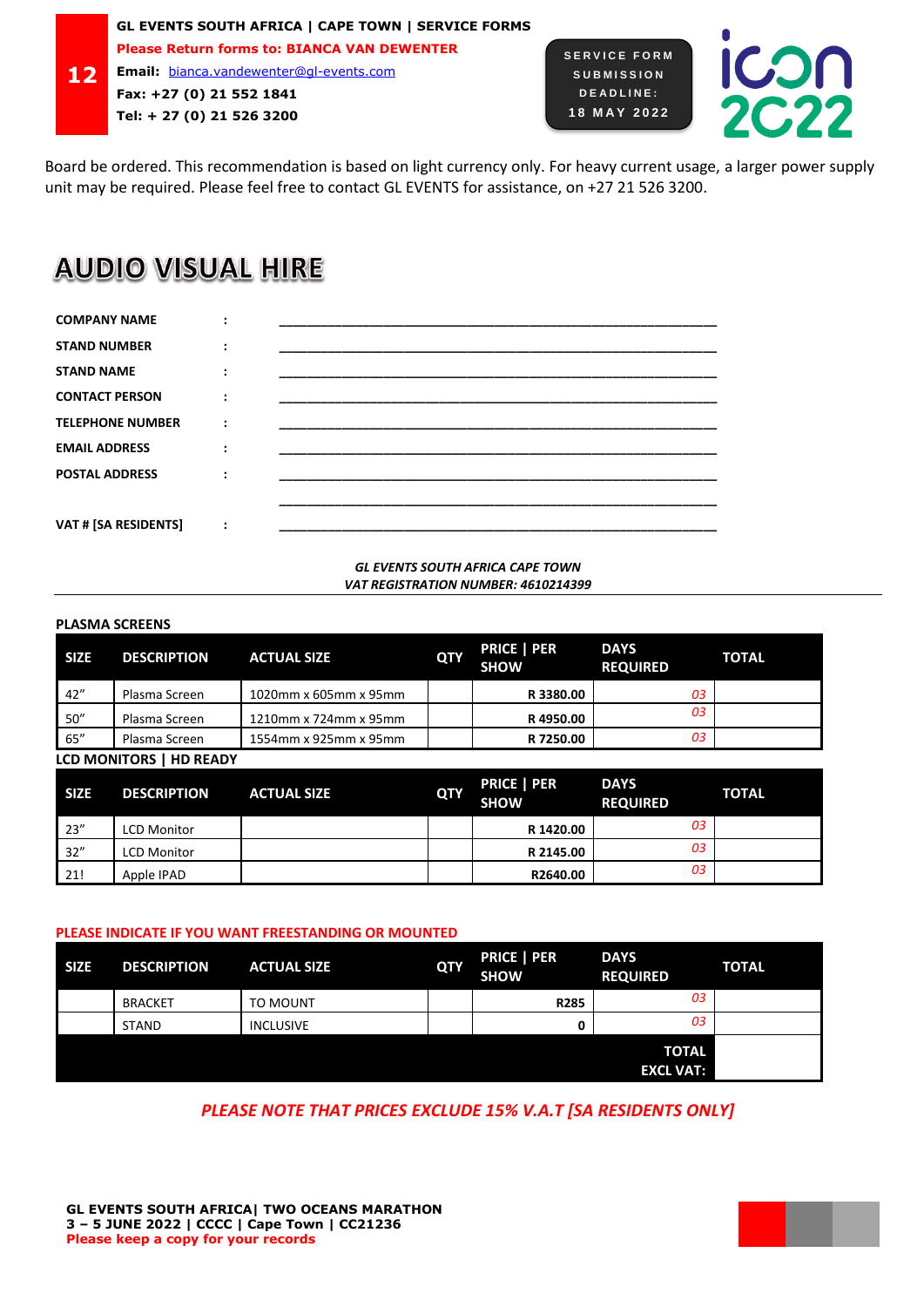**13 Email:** [bianca.vandewenter@gl-events.com](mailto:bianca.vandewenter@gl-events.com) **Fax: +27 (0) 21 552 1841 Tel: + 27 (0) 21 526 3200**





### **PLANT HIRE**

| <b>COMPANY NAME</b>     |                        |  |  |  |
|-------------------------|------------------------|--|--|--|
| <b>STAND NUMBER</b>     | $\ddot{\cdot}$         |  |  |  |
| <b>STAND NAME</b>       | $\ddot{\cdot}$         |  |  |  |
| <b>CONTACT PERSON</b>   |                        |  |  |  |
| <b>TELEPHONE NUMBER</b> | $\ddot{\cdot}$         |  |  |  |
| <b>EMAIL ADDRESS</b>    | $\bullet$<br>$\bullet$ |  |  |  |
| <b>POSTAL ADDRESS</b>   | $\blacksquare$         |  |  |  |
|                         |                        |  |  |  |
| VAT # [SA RESIDENTS]    | $\ddot{\cdot}$         |  |  |  |
|                         |                        |  |  |  |

*GL EVENTS SOUTH AFRICA CAPE TOWN VAT REGISTRATION NUMBER: 4610214399*

### **PLANTS**

**PLEASE TICK YOUR SELECTED POT SIZE AND COLOUR AS WELL AS YOUR SELCTION OF PLANT. ALL PLANTS CAN FIT INTO YOUR SELECTED POT SIZE – TALL OR SHORT - DESK PLANT IS A SEPARATE PRICE**

| POTTED PLANT @ R1395.00 |  | <b>DESK PLANT @ R850.00</b> |  |  |
|-------------------------|--|-----------------------------|--|--|
| <b>TALL POTS</b>        |  |                             |  |  |
|                         |  |                             |  |  |
| <b>SHORT POTS</b>       |  |                             |  |  |
|                         |  |                             |  |  |

#### **PLANT SELECTION**



**GL EVENTS SOUTH AFRICA| TWO OCEANS MARATHON 3 – 5 JUNE 2022 | CCCC | Cape Town | CC21236 Please keep a copy for your records**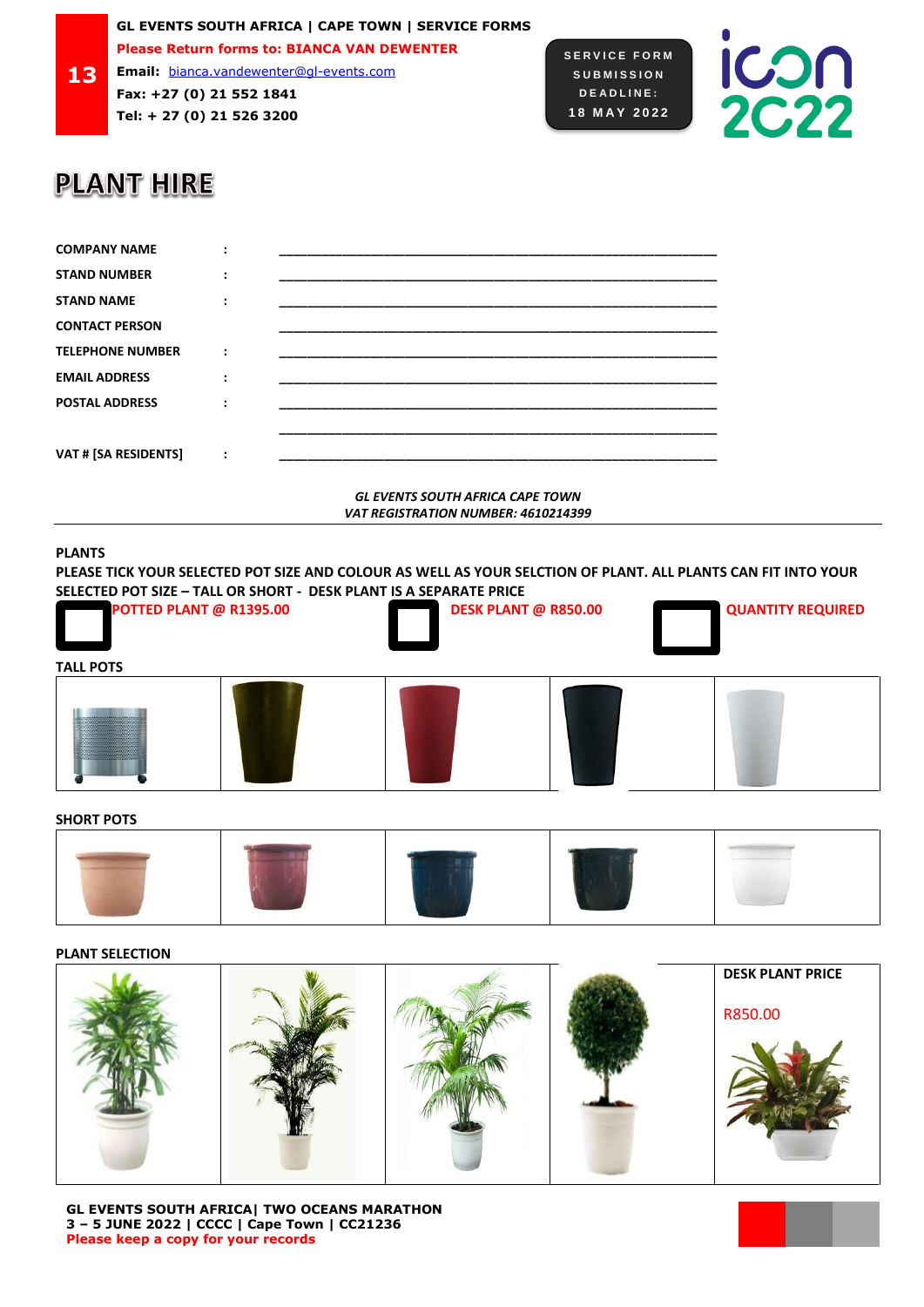**Please Return forms to: BIANCA VAN DEWENTER**

**14 Email:** [bianca.vandewenter@gl-events.com](mailto:bianca.vandewenter@gl-events.com) **Fax: +27 (0) 21 552 1841**

**Tel: + 27 (0) 21 526 3200**



**ICON<br>2C22** 

### **GENERAL TERMS**

The above items are for hire, and remain the property of GL EVENTS SOUTH AFRICA PTY. This quotation is subject to the following terms & conditions:

### **Conditions of Hire & Supply:**

Orders subject to stock availability. Items hired, remain the property of GL EVENTS SOUTH AFRICA PTY NO GOODS WILL BE DELIVERED, UNLESS PAID FOR IN FULL WITH ORDER. **Late orders received after the cut off time will be subject to a surcharge of 50%.** Goods damaged, will be charged to the relevant exhibitor. A refundable key deposit will be charged on locks & keys. Items supplied with plug leads & lighting – prices do not include connection fees.

The risk of all furniture passes to the client on delivery.

### **Payment terms:**

Should this quotation be acceptable to you, **we require a (100%) one hundred percent payment on acceptance**, with payment also being made by either bank guaranteed cheque, cash or direct deposit.

| <b>Bank details:</b> | <b>STANDARD BANK</b>                |
|----------------------|-------------------------------------|
| ACCOUNT NAME         | <b>GL EVENTS SOUTH AFRICA (PTY)</b> |
| <b>BRANCH</b>        | <b>SOUTHDALE</b>                    |
| <b>BRANCH NUMBER</b> | 006 405                             |
| ACCOUNT NUMBER       | 002 787 504                         |
|                      |                                     |

*Please state the quote reference number when making payment.*

Interest on all overdue accounts will be levied at a rate of 2% (two percent) above the Prime Overdraft Lending Rate of Standard Bank.

### **Conditions of Hire & Supply:**

Orders subject to stock availability Items hired, remain the property of GL EVENTS SOUTH AFRICA PTY No goods will be delivered, unless paid for in full with order. Late orders received after the cut off time will subject to surcharge of 50%. Goods damaged, will be charged to the relevant exhibitor A refundable key deposit will be charged on locks & keys Items supplied with plug leads and lighting – prices do not include connection fees The risk of all furniture passes to the client on delivery

### **Period of validity:**

This quotation is valid for 7 (seven) days from date of quotation. Should any additions and/or changes to this quotation be required once approved, GL EVENTS SOUTH AFRICA reserves the right to revise the quotation. Furthermore, GL EVENTS SOUTH AFRICA PTY may refuse to enter into a revised quotation at its sole and absolute discretion, notwithstanding the fact that the initial quotation has been paid in full.

### **Risk:**

The risk of all equipment shall pass to the customer on delivery thereof by GL EVENTS SOUTH AFRICA and the customer shall ensure that adequate insurance cover has been secured against all kinds of risk that may occur, including Public Liability Insurance. GL EVENTS SOUTH AFRICA will not be held responsible in any way whatsoever for the loss of any equipment of whatsoever nature. The customer shall ensure that all posters, signage and the like, affixed to the equipment, and shall be removed by the customer, prior to GL EVENTS SOUTH AFRICA breaking down the stand/exhibition.